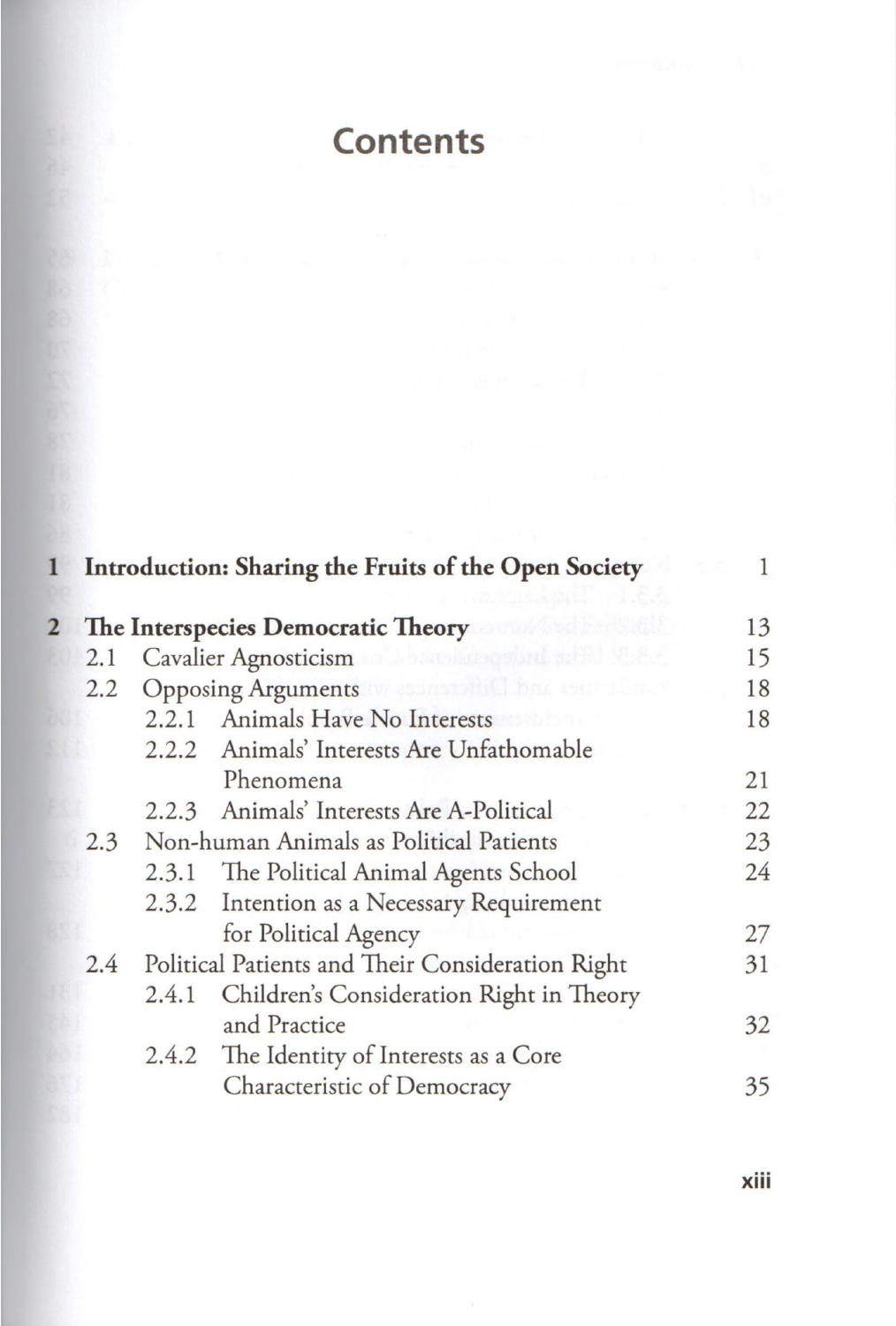|                | The Demos<br>2.4.3                  |                                                               | 42                                                    |     |
|----------------|-------------------------------------|---------------------------------------------------------------|-------------------------------------------------------|-----|
|                |                                     | 2.4.4 Non-human Animals and the Demos                         |                                                       | 46  |
|                | 2.5                                 | Conclusion                                                    |                                                       |     |
| $\mathbf{3}$   |                                     |                                                               | Animals in Liberal Democracies in Theory and Practice | 65  |
|                | Enfranchisement Criteria<br>3.1     |                                                               | 68                                                    |     |
|                | The Legitimacy Criterion<br>3.1.1   |                                                               | 68                                                    |     |
|                | 3.1.2 The Non-contingency Criterion |                                                               | 70                                                    |     |
|                |                                     |                                                               | 3.1.3 The Independence Criterion                      | 72  |
|                |                                     |                                                               | 3.1.4 The Human Assistance Criterion                  | 76  |
|                |                                     |                                                               | 3.1.5 The Residency Criterion                         | 78  |
|                |                                     | The Current Position of Animals in Liberal Democracies<br>3.2 |                                                       | 81  |
|                |                                     | 3.2.1                                                         | <b>Basic Outlines</b>                                 | 81  |
|                |                                     |                                                               | 3.2.2 Promising Developments                          | 86  |
|                | 3.3                                 | Normative Assessment of the Status Quo                        |                                                       | 99  |
|                |                                     |                                                               | 3.3.1 The Legitimacy Criterion                        | 99  |
|                |                                     |                                                               | 3.3.2 The Non-contingency Criterion                   | 101 |
|                |                                     |                                                               | 3.3.3 The Independence Criterion                      | 103 |
|                | 3.4                                 | Similarities and Differences with                             |                                                       |     |
|                |                                     | the Enfranchisement of Future People                          |                                                       | 106 |
|                | 3.5                                 | Conclusion                                                    |                                                       | 112 |
|                |                                     |                                                               |                                                       |     |
| $\overline{4}$ |                                     | <b>Enfranchising Animals in Political Institutions</b>        |                                                       | 123 |
|                | 4.1                                 | Challenges of Politically Institutionalizing                  |                                                       |     |
|                |                                     | Regard for Animal Interests                                   |                                                       | 127 |
|                |                                     | 4.1.1                                                         | The Challenge of Representing                         |     |
|                |                                     |                                                               | Non-human Animals<br>holaileil ad                     | 128 |
|                |                                     | 4.1.2                                                         | Content of Representation and Political               |     |
|                |                                     |                                                               | Guardianship                                          | 131 |
|                |                                     |                                                               | 4.1.3 Abuse of Power<br>See Stations                  | 145 |
|                |                                     |                                                               | 4.1.4 Distribution of Political Power                 | 164 |
|                |                                     |                                                               | 4.1.5 Democratic Costs                                | 176 |
|                |                                     | 4.1.6                                                         | <b>Conflicting Interests</b>                          | 182 |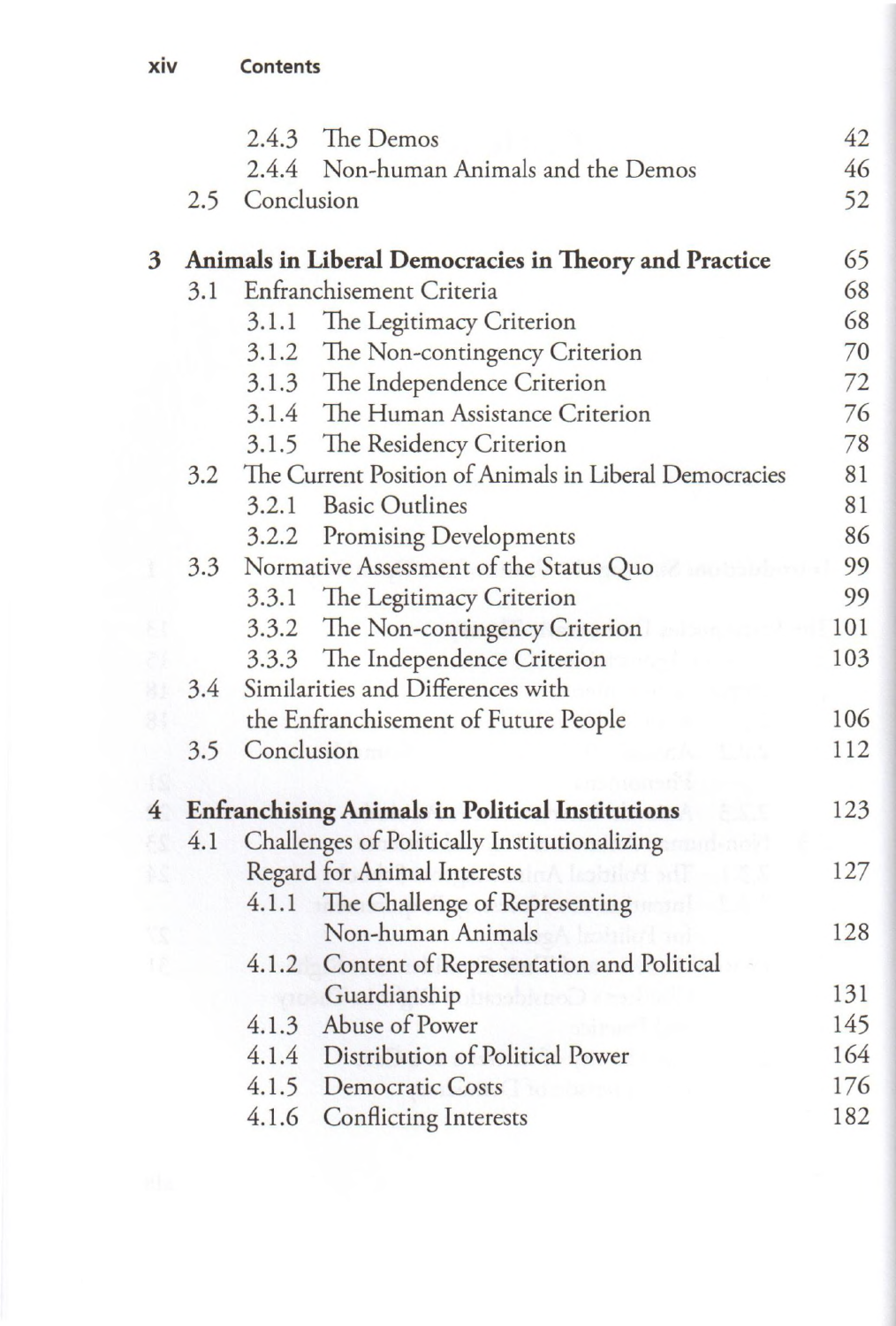| <b>Contents</b> |  |
|-----------------|--|
|-----------------|--|

|                | 4.2                                                                  | Recapitulation of Politically Institutionalizing Regard<br>for Animal Interests                            |            |  |  |
|----------------|----------------------------------------------------------------------|------------------------------------------------------------------------------------------------------------|------------|--|--|
|                |                                                                      |                                                                                                            |            |  |  |
|                | 4.3                                                                  | Conclusion                                                                                                 |            |  |  |
| 5 <sup>5</sup> |                                                                      | <b>Enfranchising Animals in Legal Institutions:</b>                                                        |            |  |  |
|                | <b>Constitutional State Objective</b>                                |                                                                                                            |            |  |  |
|                | The Constitutional State Objective and Its Political<br>5.1          |                                                                                                            |            |  |  |
|                | and Legal Effects                                                    |                                                                                                            |            |  |  |
|                |                                                                      | 5.1.1<br>Effect I: A Basis for Limiting Fundamental                                                        |            |  |  |
|                |                                                                      | Legal Rights                                                                                               | 210        |  |  |
|                |                                                                      | 5.1.2 Effect II: Conflicts of Interests, Interpretation                                                    |            |  |  |
|                |                                                                      | of Open Norms, and Fuller Review                                                                           | 214        |  |  |
|                |                                                                      | Effect III: Presence in Legislative<br>5.1.3                                                               |            |  |  |
|                |                                                                      | and Executive Considerations                                                                               | 216        |  |  |
|                |                                                                      | 5.1.4 Effect IV: Safeguarding Progress                                                                     | 218        |  |  |
|                | 5.2                                                                  | Difference with Fundamental Legal Rights                                                                   | 218        |  |  |
|                | 5.3<br>State Objective on Animal Welfare in Switzerland              |                                                                                                            | 223        |  |  |
|                | 5.4<br>Normative Assessment of the Constitutional State<br>Objective |                                                                                                            |            |  |  |
|                |                                                                      |                                                                                                            | 232        |  |  |
|                |                                                                      | The Independence Criterion<br>5.4.1                                                                        | 232        |  |  |
|                |                                                                      | 5.4.2 The Non-contingency Criterion                                                                        | 234        |  |  |
|                | 5.5                                                                  | Conclusion                                                                                                 | 248        |  |  |
|                |                                                                      |                                                                                                            |            |  |  |
| 6              |                                                                      | <b>Enfranchising Animals in Legal Institutions:</b>                                                        |            |  |  |
|                |                                                                      | <b>Fundamental Legal Rights</b>                                                                            | 263        |  |  |
|                | 6.1                                                                  | Unbreaking News: Animals Not Granted Rights                                                                | 264<br>269 |  |  |
|                |                                                                      | 6.2<br>Characteristics of Fundamental Legal Animal Rights                                                  |            |  |  |
|                | 6.3                                                                  | Justifying Fundamental Legal Animal Rights<br>272<br>The Welfare of Animals and Liberal Pluralism<br>6.3.1 |            |  |  |
|                |                                                                      |                                                                                                            | 273        |  |  |
|                |                                                                      | 6.3.2 Interests and Fundamental Legal Rights                                                               | 277        |  |  |
|                |                                                                      | 6.3.3 The Enhancement of Legal Systems                                                                     | 284        |  |  |
|                | Normative Assessment of Fundamental Legal Animal<br>6.4              |                                                                                                            |            |  |  |
|                |                                                                      | Rights                                                                                                     | 293        |  |  |

**XV**